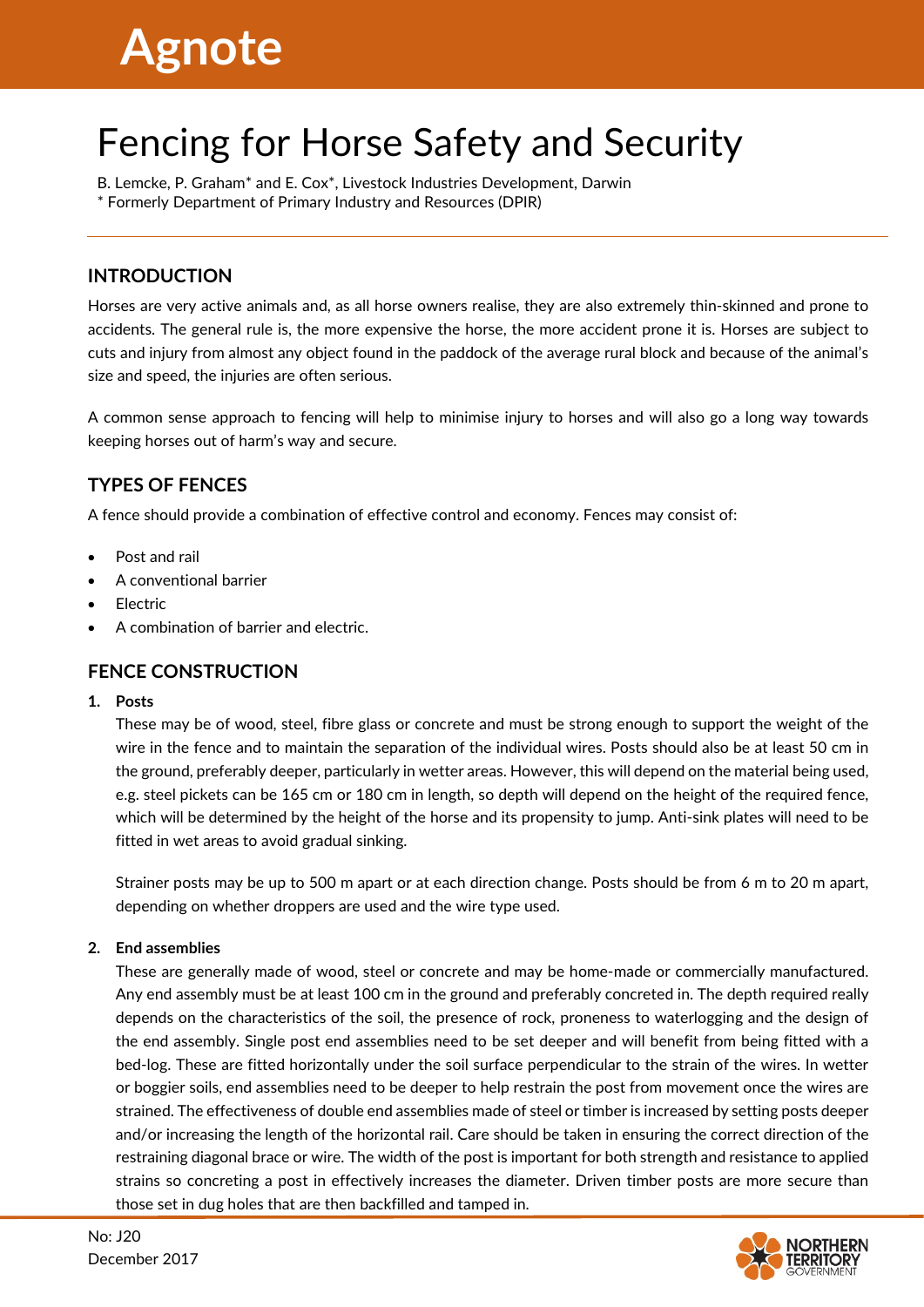#### **3. Wire**

The type of wire to be used in a fence is open to discussion. There is merit in both conventional "soft" wire as well as high tensile (HT) wire. For short strains, HT plain wire, such as 2.80 mm or 2.50 mm, will be the choice. The 2.80 mm wire is extremely strong but not easy to tie and work with. Using HT wire will allow short strains to be tightened and to remain tight with no stretching.

The older "soft" wire, such as 4.00 mm (8 gauge) or 3.55 mm (9 gauge), has an advantage in that it tends to be easier to tie and handle, and is also easier to see because of its thickness. Wire "tails" can be twisted out of harm's way more easily than is the case with HT wire.

Because of its ability to resist stretching and its strength, an overall recommendation would be to use HT wire throughout.

Barbed wire is not recommended for horses, particularly on small paddocks

#### **4. Wire spacing**

Wires should be 20 to 30 cm apart, with the bottom wire being at least 30 cm off the ground so the horse will not snare a hoof or a shoe in it.

#### **5. Fence height**

Average fence height should be 1.3 to 1.5 m, but it depends on the size of the horse. A conventional cattle fence, which is 1.2 m, is generally suitable for ponies and well-behaved horses. Yard height should be about 1.8 m.

#### **FENCE VISIBILITY**

For horses, fence visibility is of paramount importance. Horses usually gallop during the early morning and late afternoon. They are prone to run into fences at considerable speed, especially if the ground is damp and slippery. The resulting damage to both the horse and the fence can be expensive.

"Horse sighter wire" has a white plastic coating which makes the wires more visible to horses.

Commercially manufactured PVC tubing is available to place around the top wire of the fence for enhanced visibility. This material certainly does the job although strips of synthetic (plastic) fertiliser bags or flagging tape placed at regular intervals along the top wire will do the same job at a lower cost. Aluminium soft drink cans can also be hung at regular intervals to help with visibility.

In addition to the above, the visibility of fence lines should be effectively maintained by slashing, grading or the use of herbicides. The herbicide of choice is Glyphosate or residual herbicides for a better long-term effect.

#### **OTHER OPTIONS**

#### **Electric fences**

Electric fences are becoming more popular for horses. They are not necessarily more expensive, but are effective as they need less wire, which reduces the cost. One of the main concerns in the Top End is lightning damage to electric energisers. However, technology is available to overcome this problem. On large paddocks with several horses, where separation of animals is required, electric fences may well be more effective and more economical.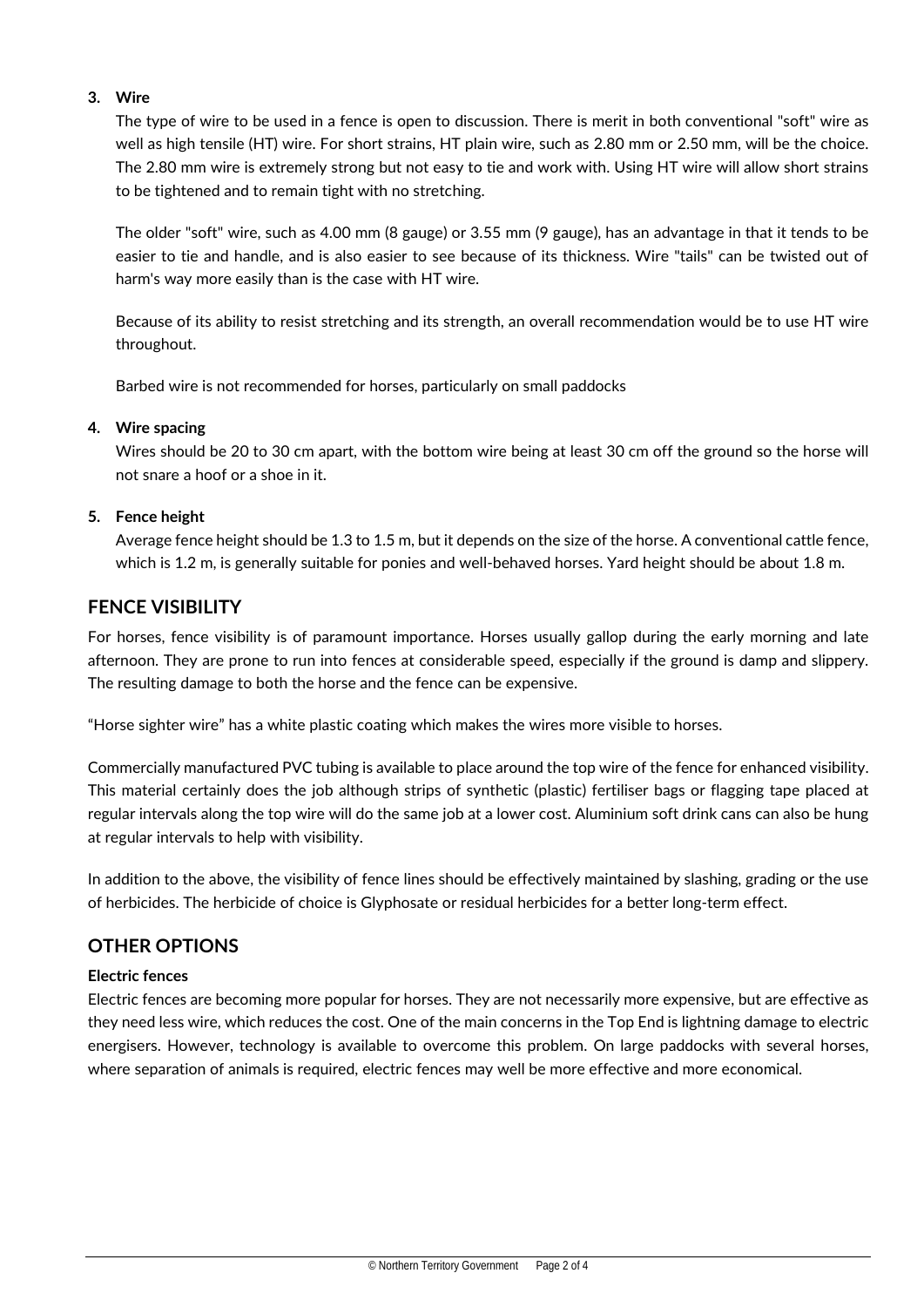

*A single offset wire Offset wires on both sides*

Electric fences for horses need not be of the same construction as cattle fences. Even a single or double wire design may be sufficient if it is energised. An existing fence can be upgraded to help reduce damage by reducing the pressure on it and can be electrified simply and effectively with the use of an insulated outrigger wire. The diagram above shows how the outrigger is attached to the conventional fence.

In the case of adjoining paddocks that may be used to separate mares and stallions, an outrigger on either side of the dividing fence will keep the animals clear of the fence.

A combination barrier/electric fence can be erected using fibreglass rod type posts and four plain wires at a lower cost than a standard cattle fence of three plain and two barbed wires or four barbs. Insulators are needed on steel posts; the strongest are porcelain and the easiest are plastic pin-lock types, but are susceptible when fires occur.

Electric fences can also be used as temporary "strip-feeder" fences. This consists of fine stainless steel wire twisted into a poly tape or twine a little thicker than a builder's string line. This type of fence may be easily erected and removed as required. Typical applications are in educating young horses and in controlled strip grazing of pastures. The diagram below shows a typical "strip-feeder" fence. It is used where the fence needs to be moved regularly, such as daily.



## **Rigid fencing**

Rigid fencing can be constructed of either timber or steel. Examples include white painted fences around many of the larger horse studs and racing stables. This type of fence is effective but expensive.

#### **Cable fencing**

Cable fencing is a reasonably inexpensive option where small areas are required or where low-cost yards are needed. Round yards are particularly good examples of where cable may be used.